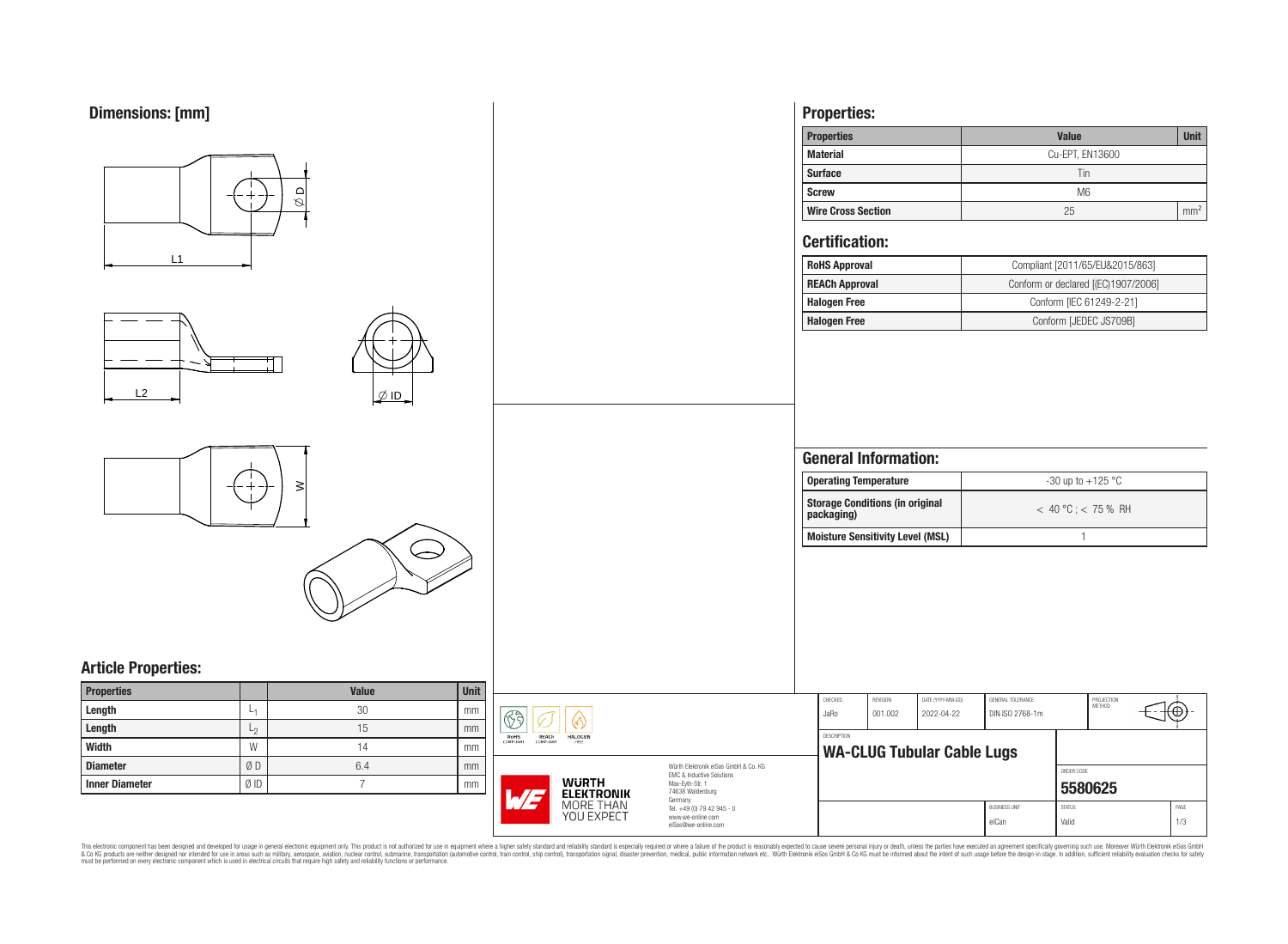# **Cautions and Warnings:**

# **The following conditions apply to all goods within the product series of WA-CLUG of Würth Elektronik eiSos GmbH & Co. KG:**

### **General:**

- This mechanical component is designed and manufactured for use in general electronic equipment.
- Würth Elektronik must be asked for written approval (following the PPAP procedure) before incorporating the components into any equipment in fields such as military, aerospace, aviation, nuclear control, submarine, transportation (automotive control, train control, ship control), transportation signal, disaster prevention, medical, public information network, etc. where higher safety and reliability are especially required and/or if there is the possibility of direct damage or human injury.
- Mechanical components that will be used in safety-critical or high-reliability applications, should be pre-evaluated by the customer.
- The component is designed and manufactured to be used within the datasheet specified values. If the usage and operation conditions specified in the datasheet are not met, the component may be damaged or dissolved.
- Do not drop or impact the components, the component may be damaged.<br>• Wirth Elektronik products are qualified according to international standard
- Würth Elektronik products are qualified according to international standards, which are listed in each product reliability report. Würth Elektronik does not warrant any customer qualified product characteristics beyond Würth Elektroniks' specifications, for its validity and sustainability over time.
- The responsibility for the function of the application of the customer specific products and use in a particular customer design is always the full and autonomous responsibility of the customer. All technical specification for standard products also apply to customer specific products.

### **Product Specific:**

### **Cleaning and Washing:**

- Washing agents used during the production to clean the customer application might damage or change the characteristics of the components. Washing agents may have a negative effect on the long-term functionality of the product.
- Using a brush during the cleaning process may damage the component. Therefore, we do not recommend using a brush during the PCB cleaning process.

## **Potting and Coating:**

• If the product is potted in the customer application, the potting material might shrink or expand during and after hardening. Shrinking could lead to an incomplete seal, allowing contaminants into the components. Expansion could damage the components. We recommend a manual inspection after potting or coating to avoid these effects.

### **Storage Conditions:**

- A storage of Würth Elektronik products for longer than 12 months is not recommended. Within other effects, the terminals may suffer degradation, resulting in bad processability. Therefore, all products shall be used within the period of 12 months based on the day of shipment.
- Do not expose the components to direct sunlight.<br>• The storage conditions in the original packaging
- The storage conditions in the original packaging are defined according to DIN EN 61760-2.
- The storage conditions stated in the original packaging apply to the storage time and not to the transportation time of the components.

### **Packaging:**

• The packaging specifications apply only to purchase orders comprising whole packaging units. If the ordered quantity exceeds or is lower than the specified packaging unit, packaging in accordance with the packaging specifications cannot be ensured.

### **Handling:**

- The maximum permissible torques must be complied with to prevent mechanical destruction of the component and PCB.
- If a component is pre-assembled with an adhesive tape, the adhesive duration cannot be guaranteed. This depends on the surface where the component will be mounted on. It also depends on the environmental conditions the component is exposed to. The customer has to evaluate this for his specific application.
- Violation of the technical product specifications will void the warranty.
- Coated metal parts may have spots and/or deposits because of the rinsing and drying process during plating. The storage and processability are not affected.
- The temperature rise of the component must be taken into consideration. The operating temperature is comprised of ambient temperature and temperature rise of the component.The operating temperature of the component shall not exceed the maximum temperature specified.

These cautions and warnings comply with the state of the scientific and technical knowledge and are believed to be accurate and reliable. However, no responsibility is assumed for inaccuracies or incompleteness.

| $\mathbb{R}$ a<br>V                                                             |                                                                     | CHECKED<br>JaRo                                                                                                                                                                               | <b>REVISION</b><br>001.002                       | DATE (YYYY-MM-DD)<br>2022-04-22 | GENERAL TOLERANCE<br>DIN ISO 2768-1m |                               | PROJECTION<br><b>METHOD</b> |                       | <del>⊣t</del> ⊕+- |             |
|---------------------------------------------------------------------------------|---------------------------------------------------------------------|-----------------------------------------------------------------------------------------------------------------------------------------------------------------------------------------------|--------------------------------------------------|---------------------------------|--------------------------------------|-------------------------------|-----------------------------|-----------------------|-------------------|-------------|
| <b>REACh</b><br><b>RoHS</b><br><b>HALOGEN</b><br>COMPLIANT<br>COMPLIANT<br>FREE |                                                                     |                                                                                                                                                                                               | DESCRIPTION<br><b>WA-CLUG Tubular Cable Lugs</b> |                                 |                                      |                               |                             |                       |                   |             |
| $\overline{\phantom{a}}$                                                        | <b>WURTH</b><br><b>ELEKTRONIK</b><br>MORE THAN<br><b>YOU EXPECT</b> | Würth Elektronik eiSos GmbH & Co. KG<br>EMC & Inductive Solutions<br>Max-Evth-Str. 1<br>74638 Waldenburg<br>Germany<br>Tel. +49 (0) 79 42 945 - 0<br>www.we-online.com<br>eiSos@we-online.com |                                                  |                                 |                                      |                               |                             | ORDER CODE<br>5580625 |                   |             |
|                                                                                 |                                                                     |                                                                                                                                                                                               |                                                  |                                 |                                      | <b>BUSINESS UNIT</b><br>eiCan | <b>STATUS</b><br>Valid      |                       |                   | PAGE<br>2/3 |

This electronic component has been designed and developed for usage in general electronic equipment only. This product is not authorized for use in equipment where a higher safety standard and reliability standard si espec & Ook product a label and the membed of the seasuch as marked and as which such a membed and the such assume that income in the seasuch and the simulation and the such assume that include to the such a membed and the such